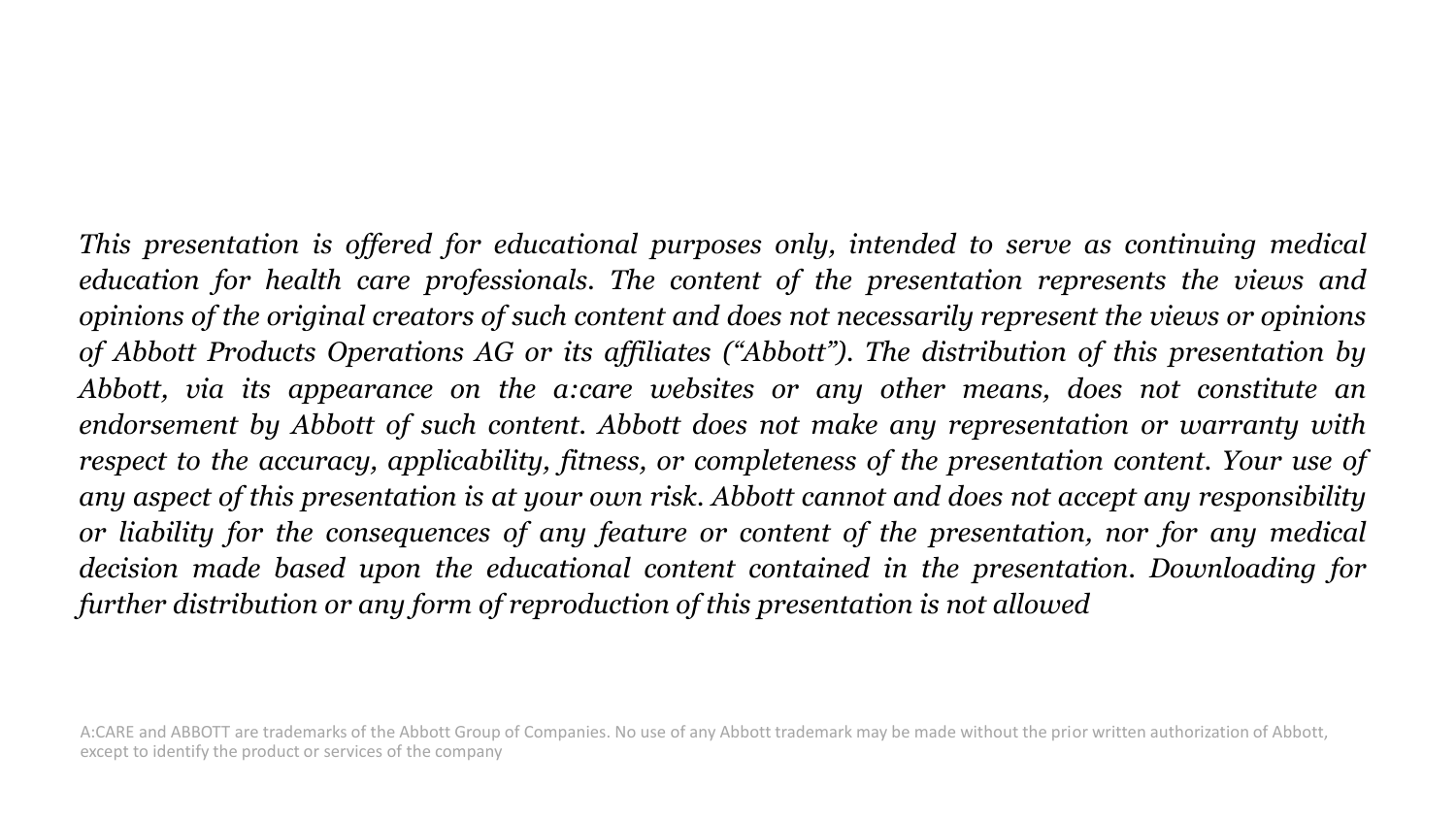



### **INTRODUCTION – BEHAVIORS AND BELIEFS: THE FOUNDATIONS OF ADHERENCE**

# Behaviors and beliefs: The foundations of adherence

### **Prof. Rob Horne**

Professor of Behavioural Medicine University College London, UK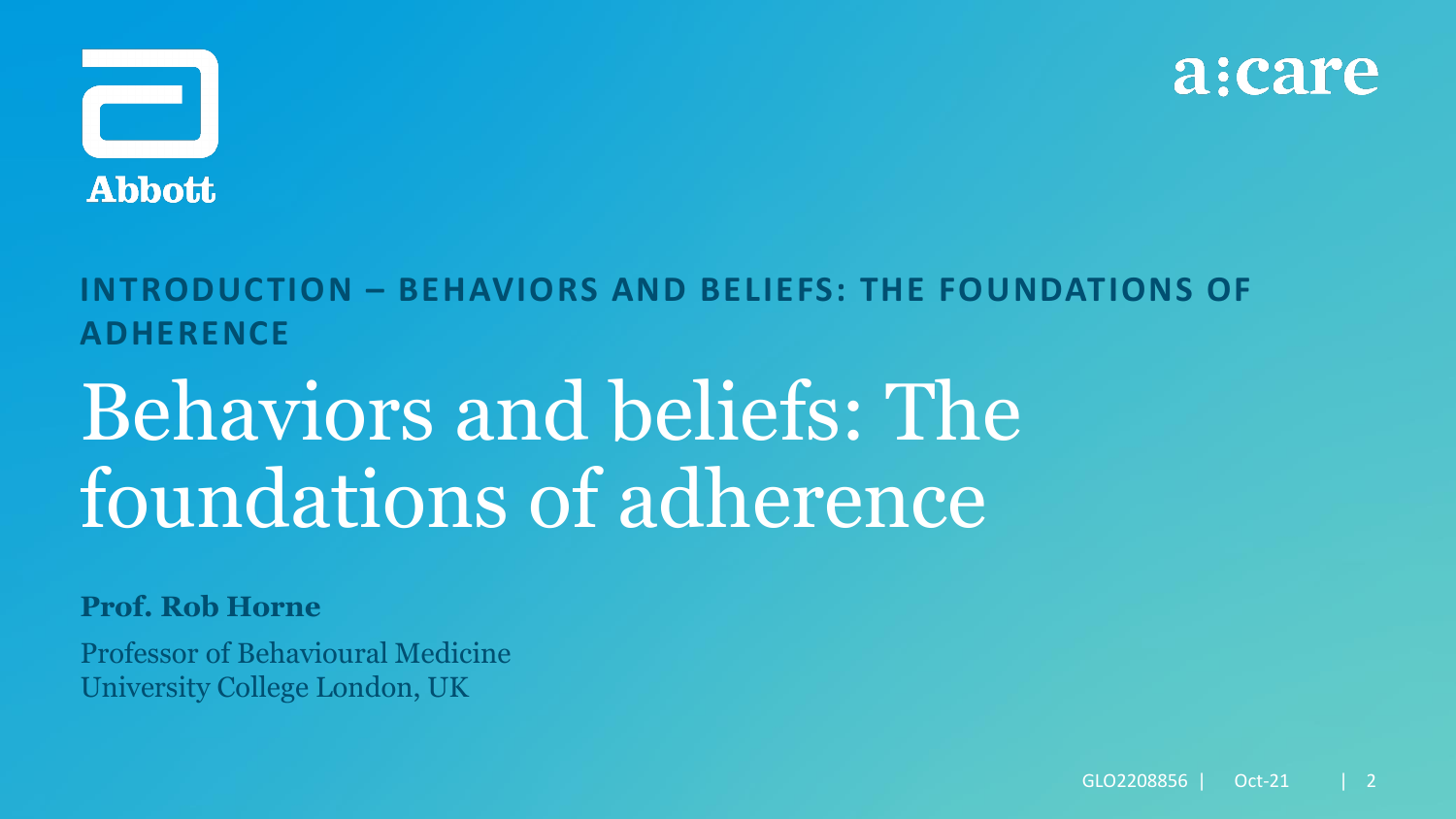### **Disclosures**

Professor Rob Horne is supported by the National Institute for Health Research (NIHR),and Asthma UK (AUKCAR).

The views expressed are those of the author(s) and not necessarily those of the NHS, the NIHR or the Department of Health.

Speaker engagements with honoraria with the following companies: AbbVie, Abbott, Amgen, Astellas, AstraZeneca, Boehringer Ingelheim, Biogen, Gilead Sciences, GlaxoSmithKline, Janssen, Merck Sharp Dohme, Merck, Novartis, Pfizer, Procter & Gamble, Roche, Sanofi, Shire Pharmaceuticals, TEVA, UCB.

Professor Rob Horne is Founding Director of a UCL-Business company (Spoonful of Sugar Ltd) providing consultancy on treatment engagement and patient support programmes to healthcare policy makers, providers and pharmaceutical industry.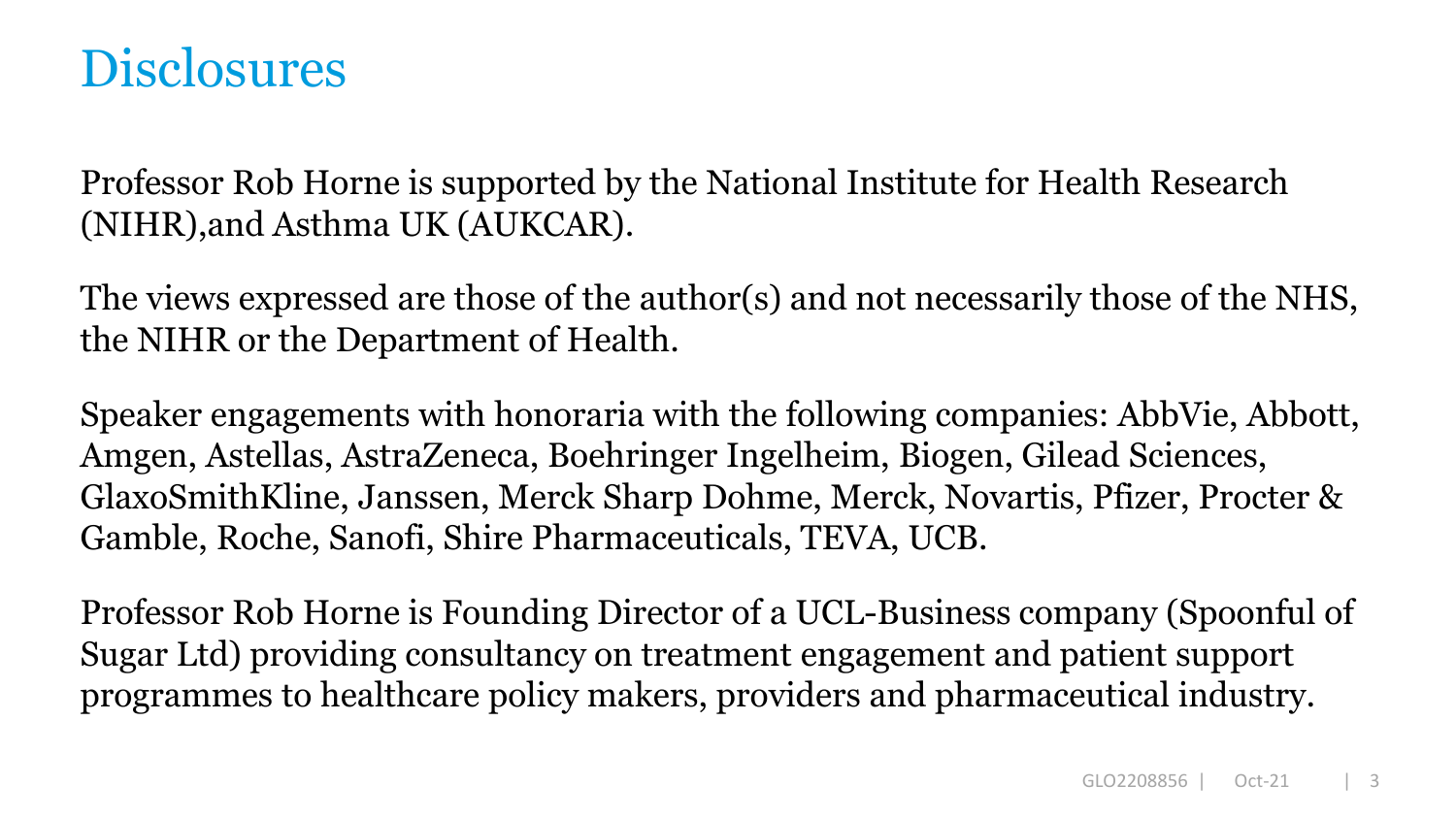## The Information – Action Gap

**FOR INFORMATION TO CHANGE BEHAVIOR IT NEEDS TO BRIDGE THE INFORMATION-ACTION GAP**



Horne, R., Cooper, V., Wileman, V., & Chan, A. (2019). Supporting adherence to medicines for long-term conditions: A perceptions and practicalities approach based on an extended common-sense model. *European Psychologist*, 24(1), 82–96.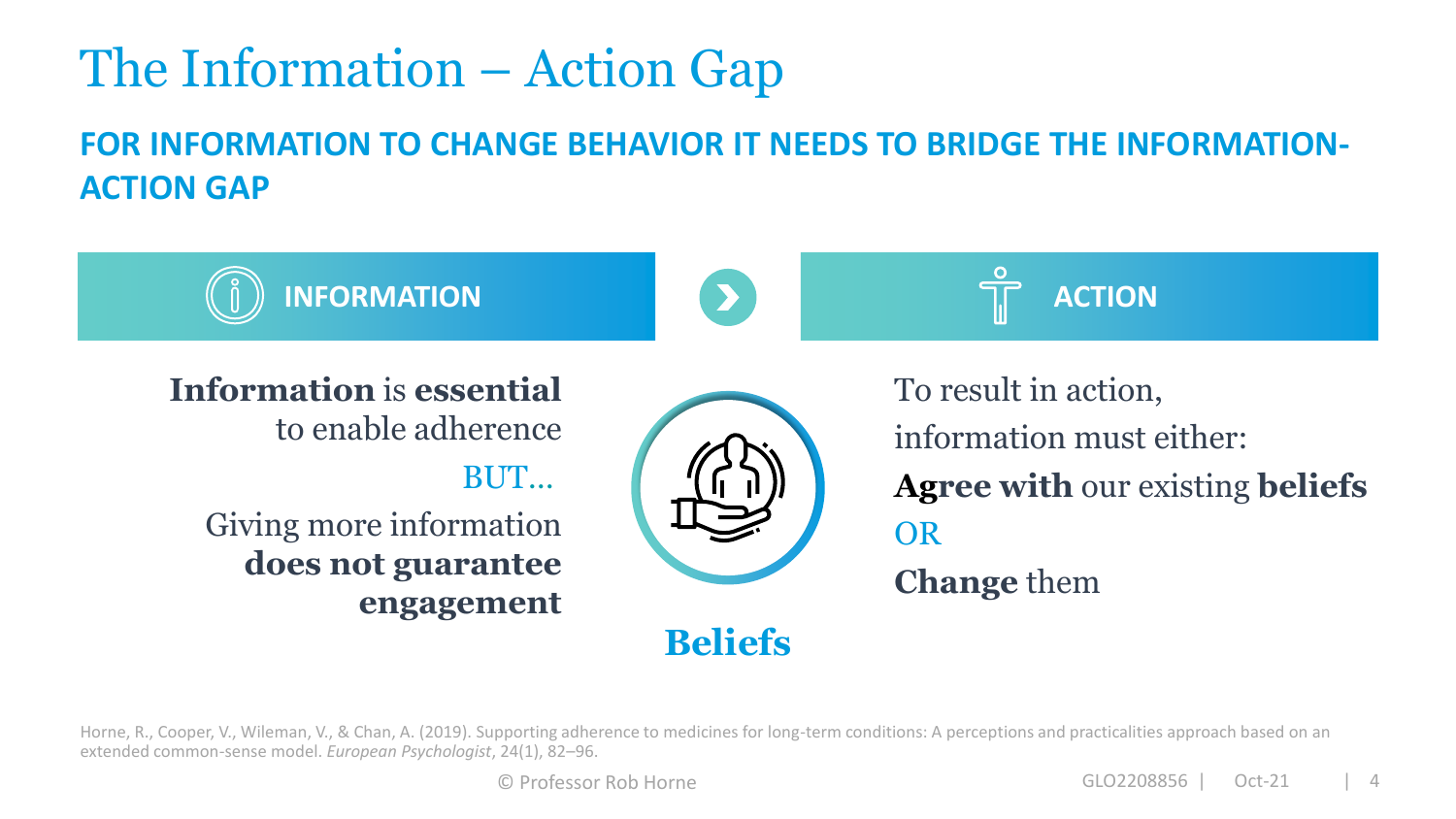### **A FRAMEWORK FOR DEVELOPING ADHERENCE SUPPORT– APPLIED IN NICE MEDICINES ADHERENCE GUIDELINES** The Perceptions & Practicalities Approach (PaPA) 1-3



1. Horne R. In Pharmacy Practice, 2001. Ed. by KMG Taylor & G Harding. *London: Taylor & Francis;* 2. Horne R *et al* (2005). Concordance, Adherence and Compliance in Medicine Taking, *London: National Co-ordinating Centre for NHS Service Delivery and Organisation;* 3.Horne R *et al*. Supporting Adherence to Medicines for Long-Term Conditions, European *Psychologist* 2019; 24(1): 82-96.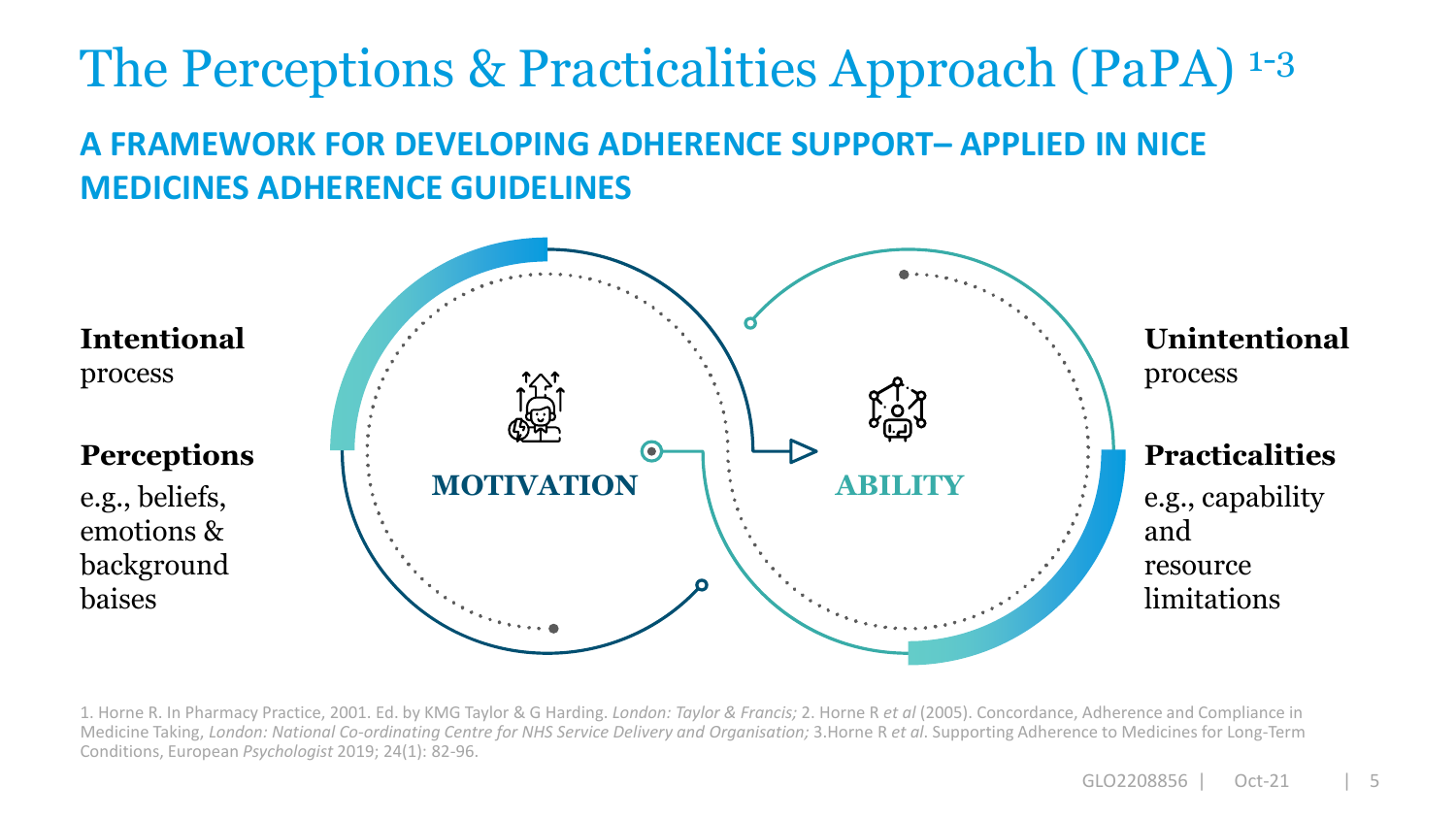# Motivation and ability influenced by opportunity and triggers



Horne, R., Cooper, V., Wileman, V., & Chan, A. (2019). Supporting adherence to medicines for long-term conditions: A perceptions and practicalities approach based on an extended common-sense model. *European Psychologist*, 24(1), 82–96.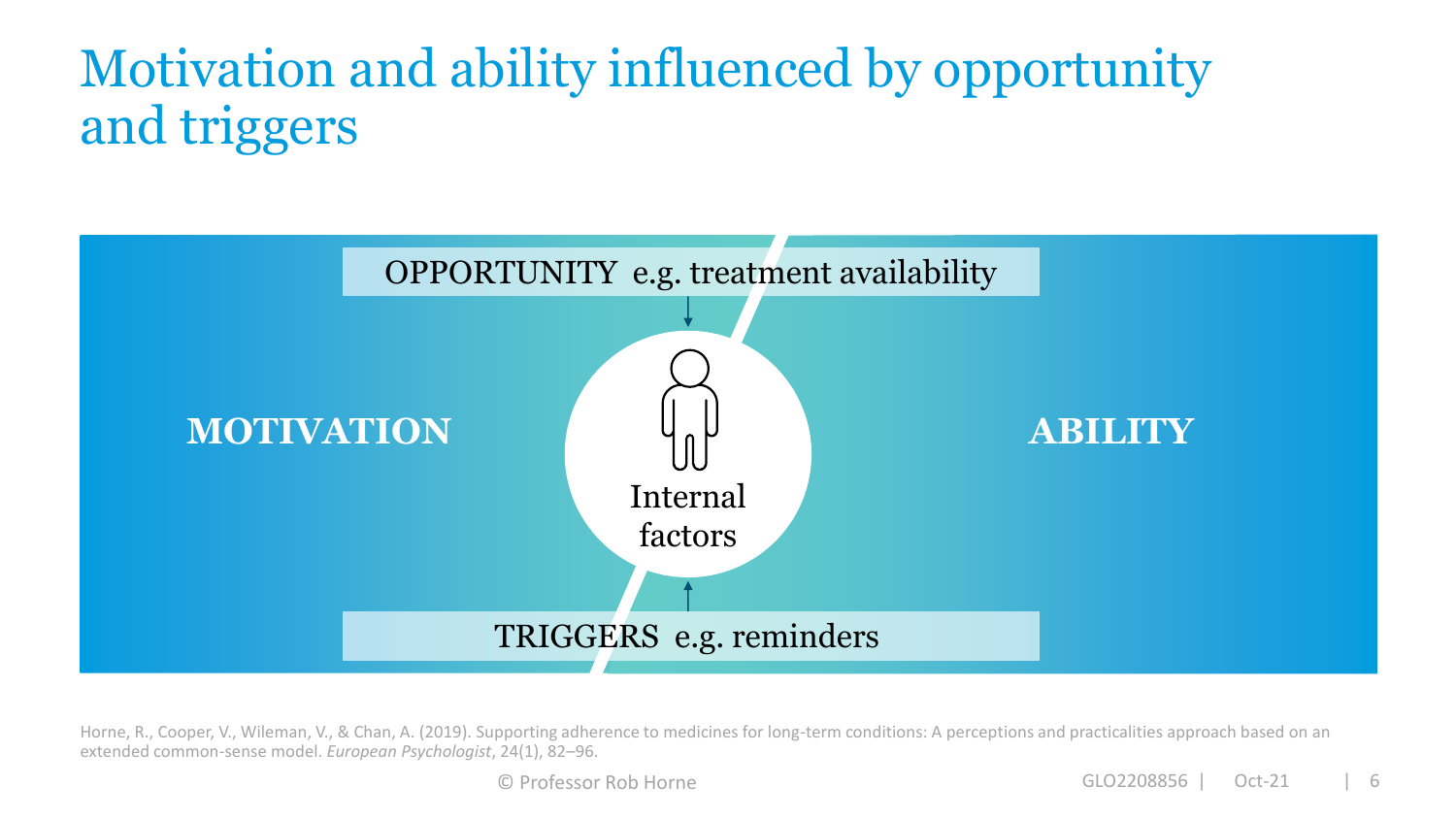# What are the key beliefs influencing adherence?

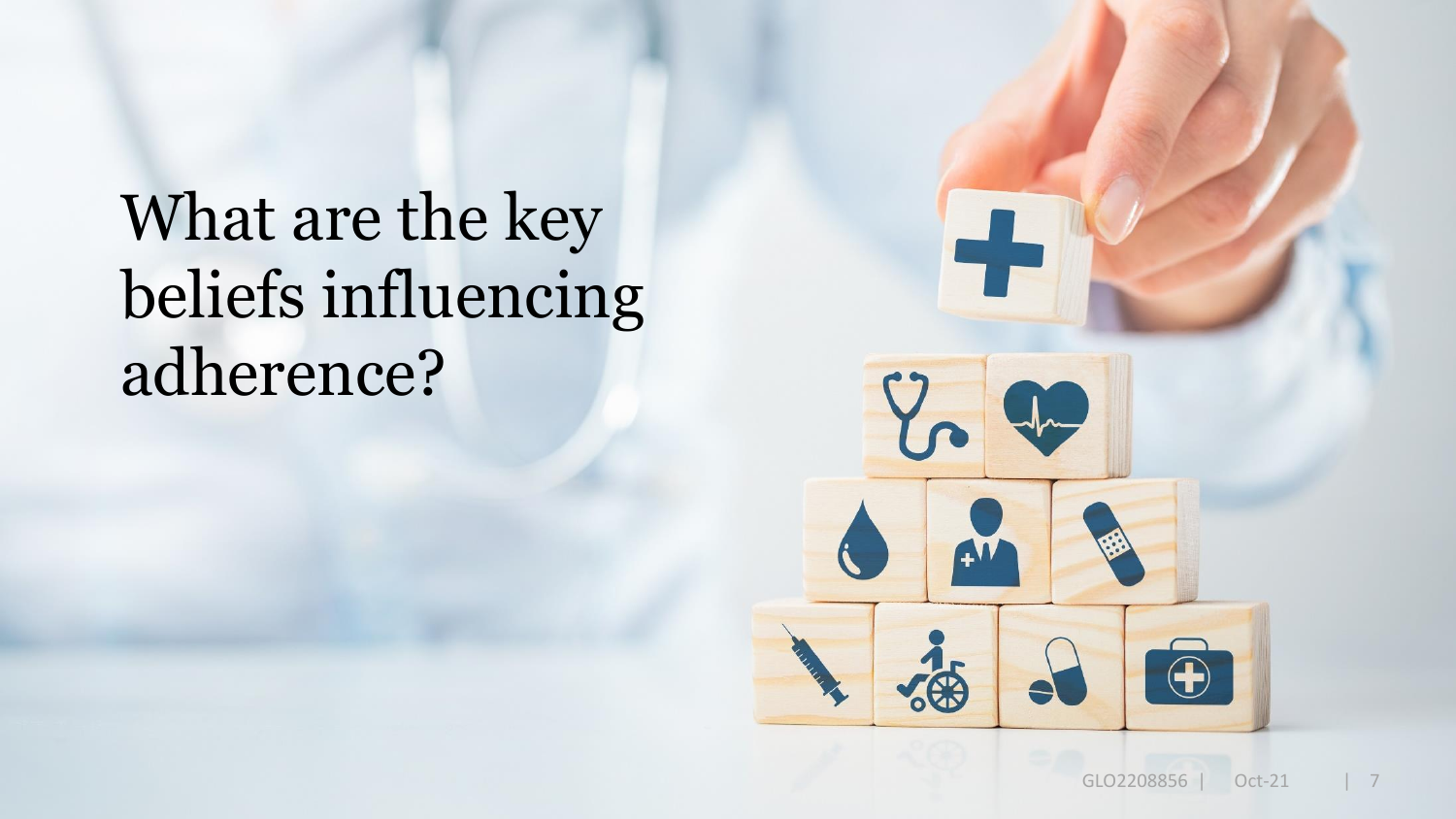### Understanding treatment beliefs: The Necessity-Concerns Framework (NCF)<sup>1,2</sup>



1. Foot H, La Caze A, Gujral G, Cottrell N. The necessity-concerns framework predicts adherence to medication in multiple illness conditions: A meta-analysis. *Patient Educ Couns.* 2016;99(5):706-17; 2. Horne R, Chapman SC, Parham R, Freemantle N, Forbes A, Cooper V. Understanding patients' adherence-related beliefs about medicines prescribed for long-term conditions: a meta-analytic review of the Necessity-Concerns Framework. *PLoS One*. 2013;8(12): e80633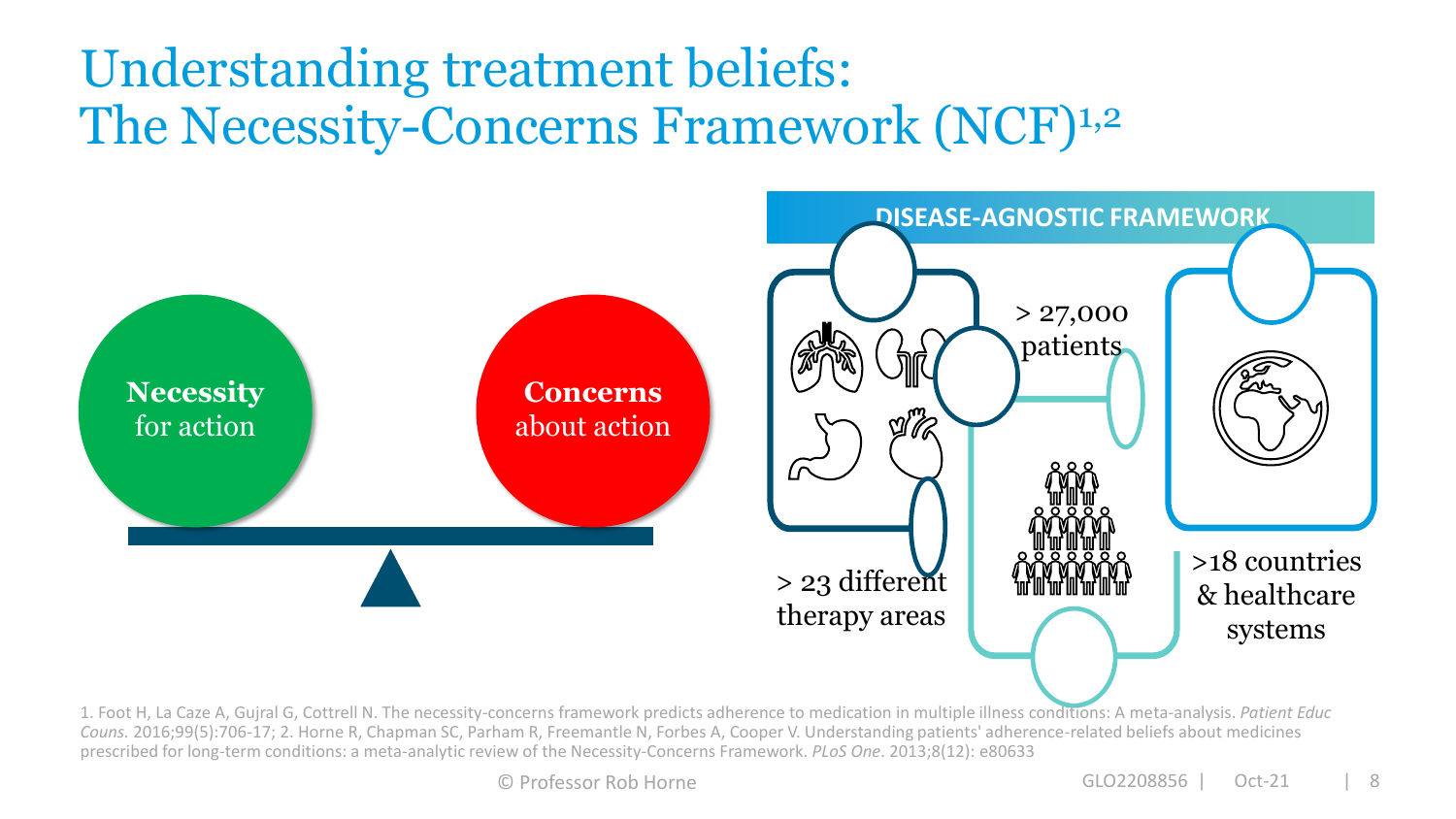# Specific concerns about medicines: Beyond side-effects

**N = 1871 (A SURVEY OF 1 IN 10 MEMBERS OF CROHN'S AND COLITIS UK)1,4**

#### 73,1 57,8 54,4 52,0 35,6 25,7 18,8 16,1 9,8 0 10 20 30 40 50 60 70 80 90 100 I am concerned about the long term effects of these medicines I am concerned that taking these medicines regularly will make them less effective in the future Having to take these medicines worries me I sometimes worry about becoming too dependent on these medicines These medicines cause unpleasant side effects I have not been given enough information about these medicines These medicines disrupt my life People who are on these medicines should stop their treatment every now and then These medicines do more harm than good **Other concerns** • Personal meaning of medication: Impact on sense of self<sup>2</sup> • Symbol of lack of faith<sup>3</sup>

#### **Percentage of patients who reported that they agreed/strongly agreed**

1. Horne R, Parham R, Driscoll R, Robinson A. Patients' attitudes to medicines and adherence to maintenance treatment in IBD *Inflamm Bowel Dis*. 2009;15:837–44; 2. Cooper, V. *et al*. Perceptions of HAART among gay men who declined a treatment offer: *AIDS Care 14*, 319-328, (2002); 3. Sherr L, Lampe FC, Clucas C, *et al*. Self-reported non-adherence to ART and virological outcome in a multiclinic UK study. *AIDS Care* 2010;22(8):939-45; 4. Data on file.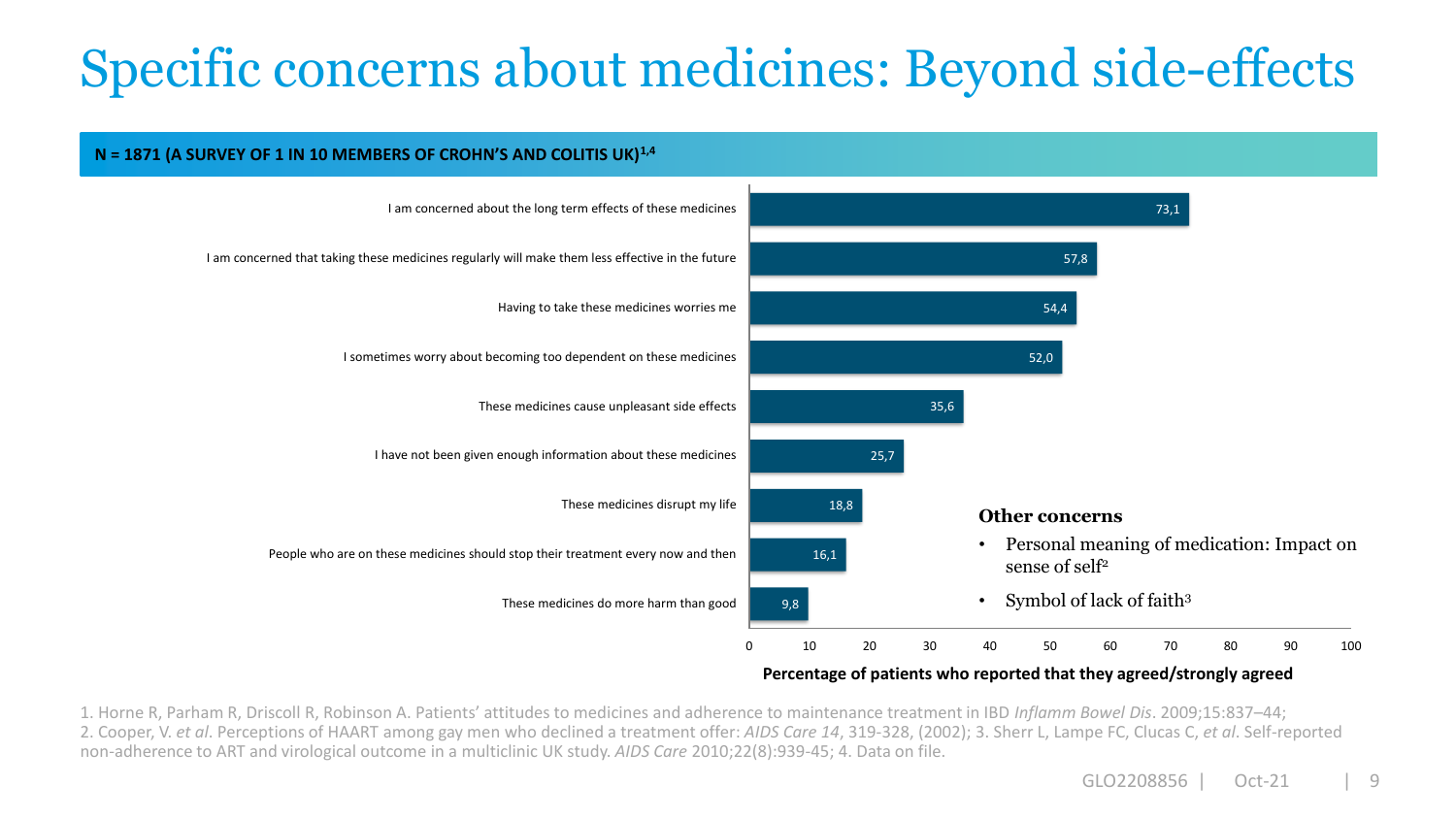### There may be disconnects between patient and HCP concerns



Mismatch between patient and clinician ratings of 'problems'?



Patients rank 'tolerability' side effects as severe e.g. effect on family or partner, loss of hair, fatigue and nausea and vomiting<sup>1,2</sup>



Experience of subjective side effects reduces adherence<sup>3</sup>

1. Sun CC, *et al.* Rankings and symptom assessments of side effects from chemotherapy: insights from experienced patients with ovarian cancer. *Support Care Cancer*. 2005 Apr;13(4):219-27; 2. Bernard M, *et al.* Perception of alopecia by patients requiring chemotherapy for non-small-cell lung cancer: a willingness to pay study. *Lung Cancer*. 2011 Apr;72(1):114-8; 3. Fontein DB, *et al.* High non-compliance in the use of letrozole after 2.5 years of extended adjuvant endocrine therapy. Results from the IDEAL randomized trial. *Eur J Surg Oncol*. 2012 Feb;38(2):110-7

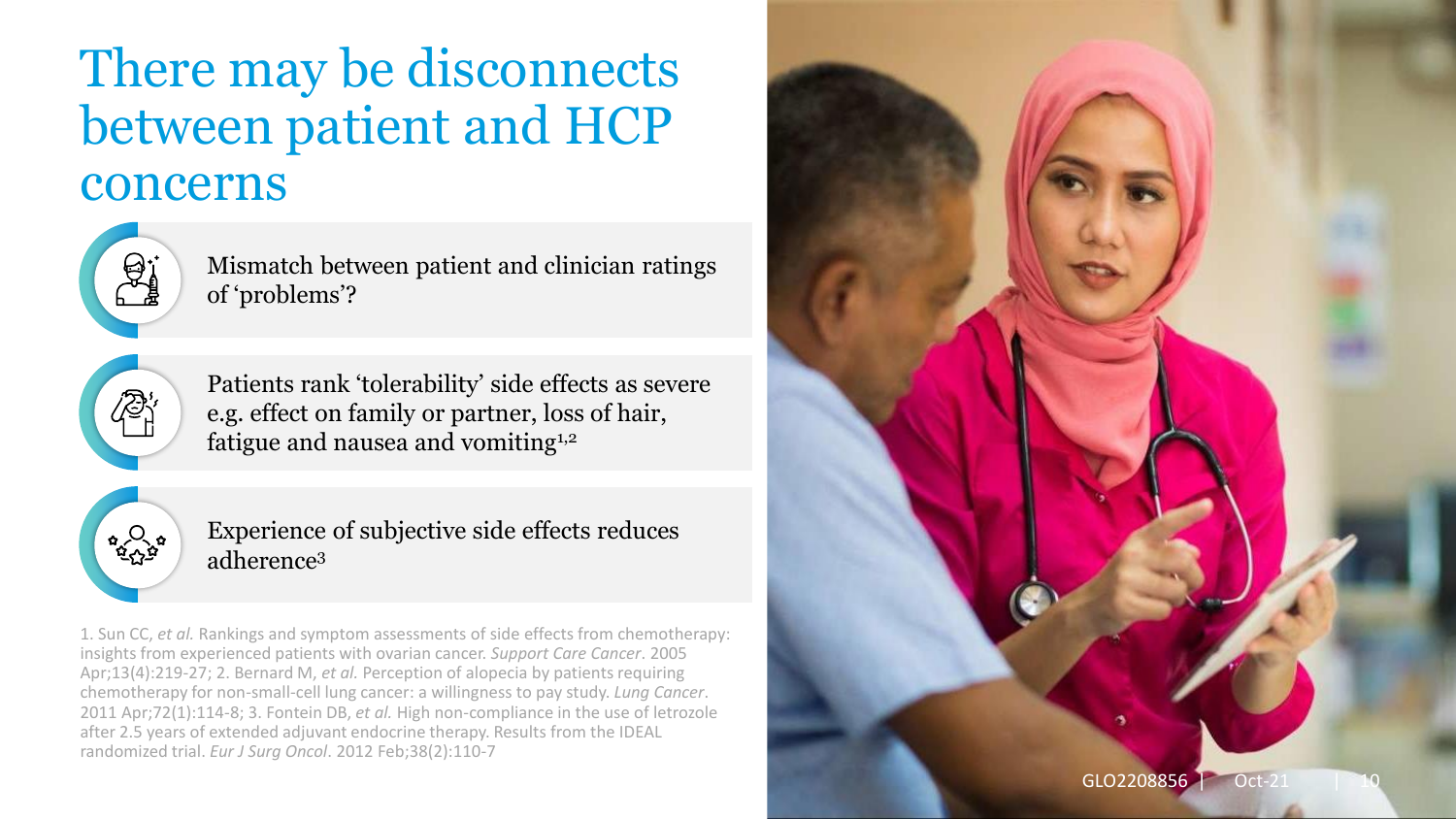# Origins of Treatment Necessity beliefs and Concerns

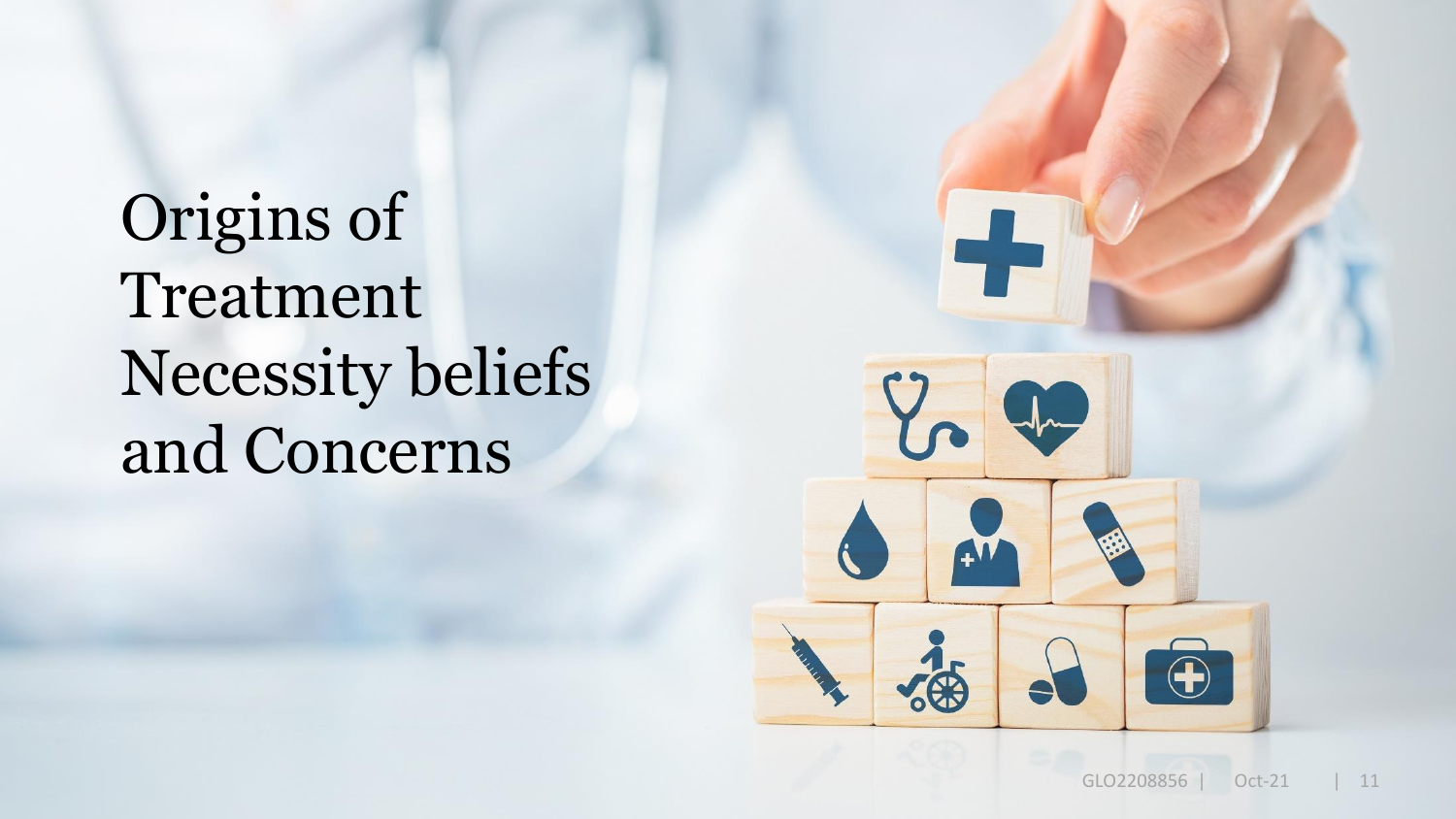### Common-sense fit and common-sense defaults



1. Horne, R., & Weinman, J. (2002). Self-regulation and self-management in asthma: exploring the role of illness perceptions and treatment beliefs in explaining nonadherence to preventer medication. *Psychology & Health*, 17(1), 17–32. 2. Halm EA, Mora P, Leventhal H. No symptoms, no asthma: the acute episodic disease belief is associated with poor self-management among inner-city adults with persistent asthma. *Chest*. 2006 Mar;129(3):573-80. 3. Hall S, Weinman J, Marteau TM. The motivating impact of informing women smokers of a link between smoking and cervical cancer: the role of coherence. *Health Psychol*. 2004 Jul;23(4):419-24.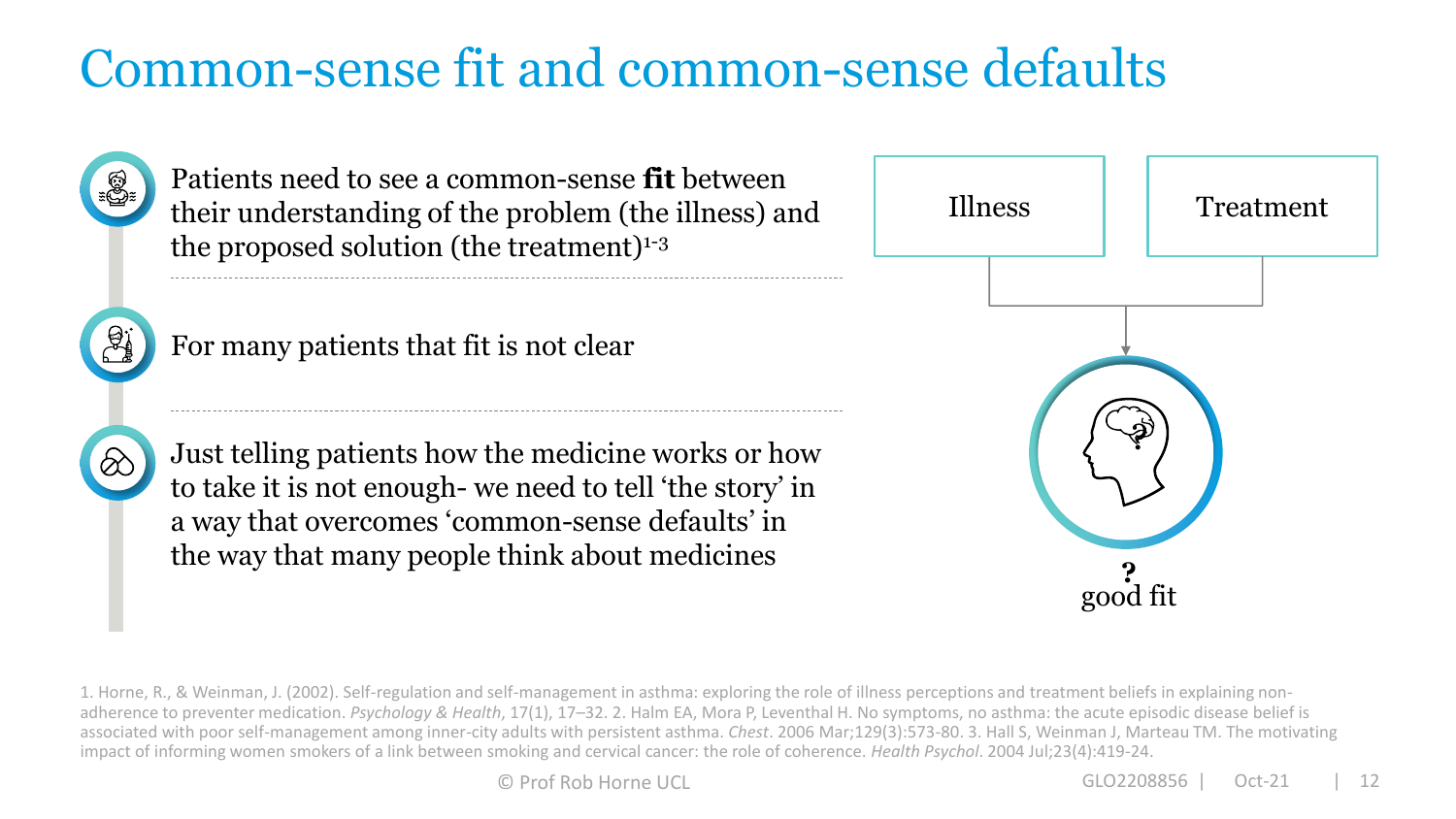## Leventhal's common-sense model: Illness perceptions

Health threat e.g. Symptoms or Diagnosis

### **ILLNESS REPRESENTATIONS: MENTAL MAP/MODEL**

Identity What is it? Symptoms and labels Cause What caused this? Timeline How long will it last? Consequences What will happen as a result of this? Cure/control What will make it better?

### Illness behavior (coping response)

Hagger, M. S., & Orbell, S. (2003). The Common-Sense Model of Self-Regulation (CSM): A Dynamic Framework for Understanding Illness Self-Management. *Psychology & Health,*  18 (2), 141-184; Leventhal H, Phillips LA, Burns E. Journal of Behavioral Medicine 2016; 39(6): 935-46; Petrie K, Weinman J, Sharpe N, Buckley J. *Brit Med J* 1996; 312: 1191-4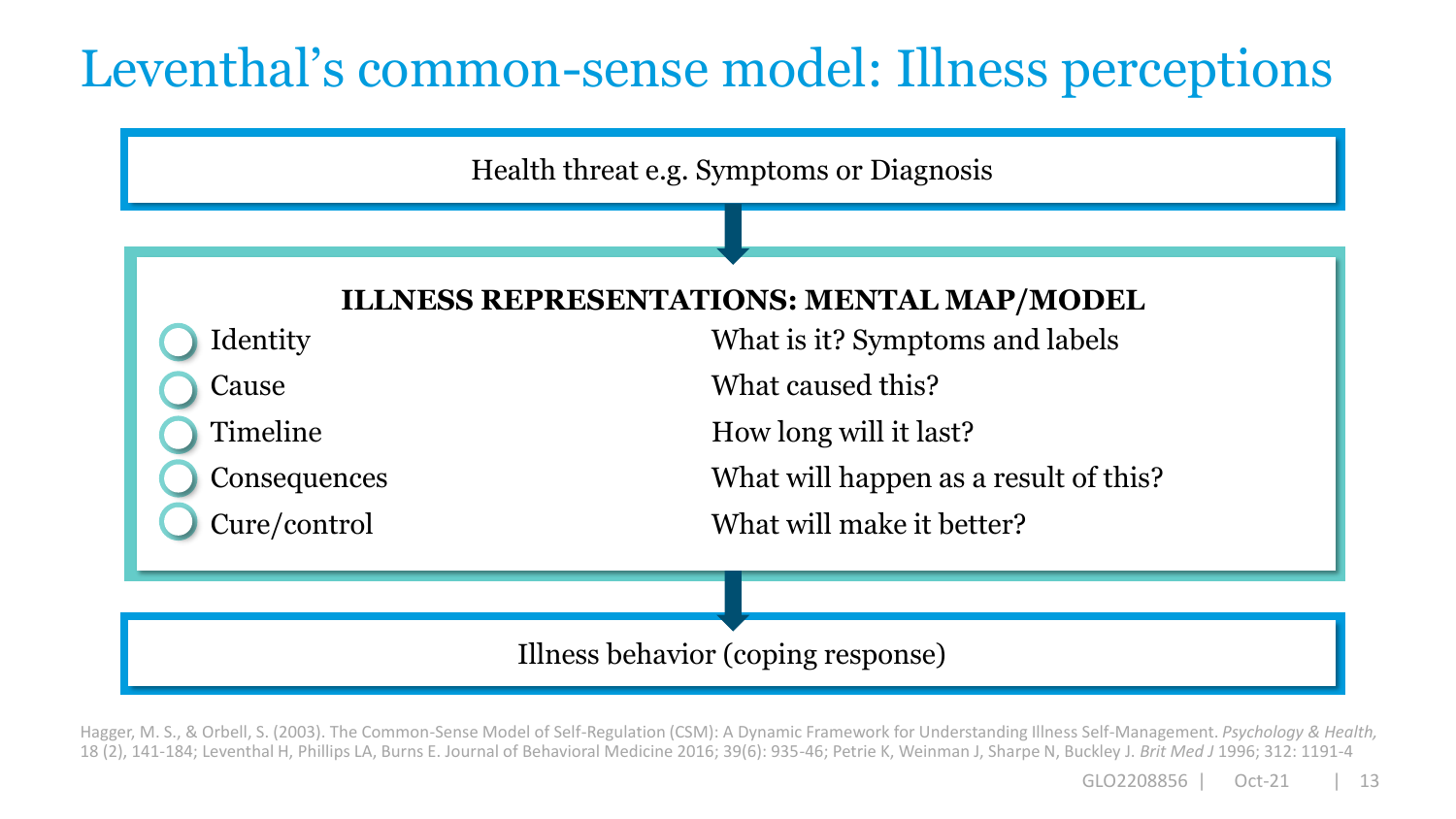### Necessity beliefs common-sense default: No symptoms, no problem!1-3





Many patients are not convinced of personal need for daily medication treatment … 'no symptoms, no problem'

 $\bigotimes_{i=1}^{n}$ 

Expectations of treatment linked to symptom experiences, e.g. 'I feel better now, I don't need it' OR 'I still feel ill; it's not working'

1. Horne, R., & Weinman, J. (2002). Self-regulation and self-management in asthma: exploring the role of illness perceptions and treatment beliefs in explaining nonadherence to preventer medication. *Psychology & Health*, 17(1), 17–32; 2. Halm EA, Mora P, Leventhal H. No symptoms, no asthma: the acute episodic disease belief is associated with poor self-management among inner-city adults with persistent asthma. *Chest*. 2006 Mar;129(3):573-80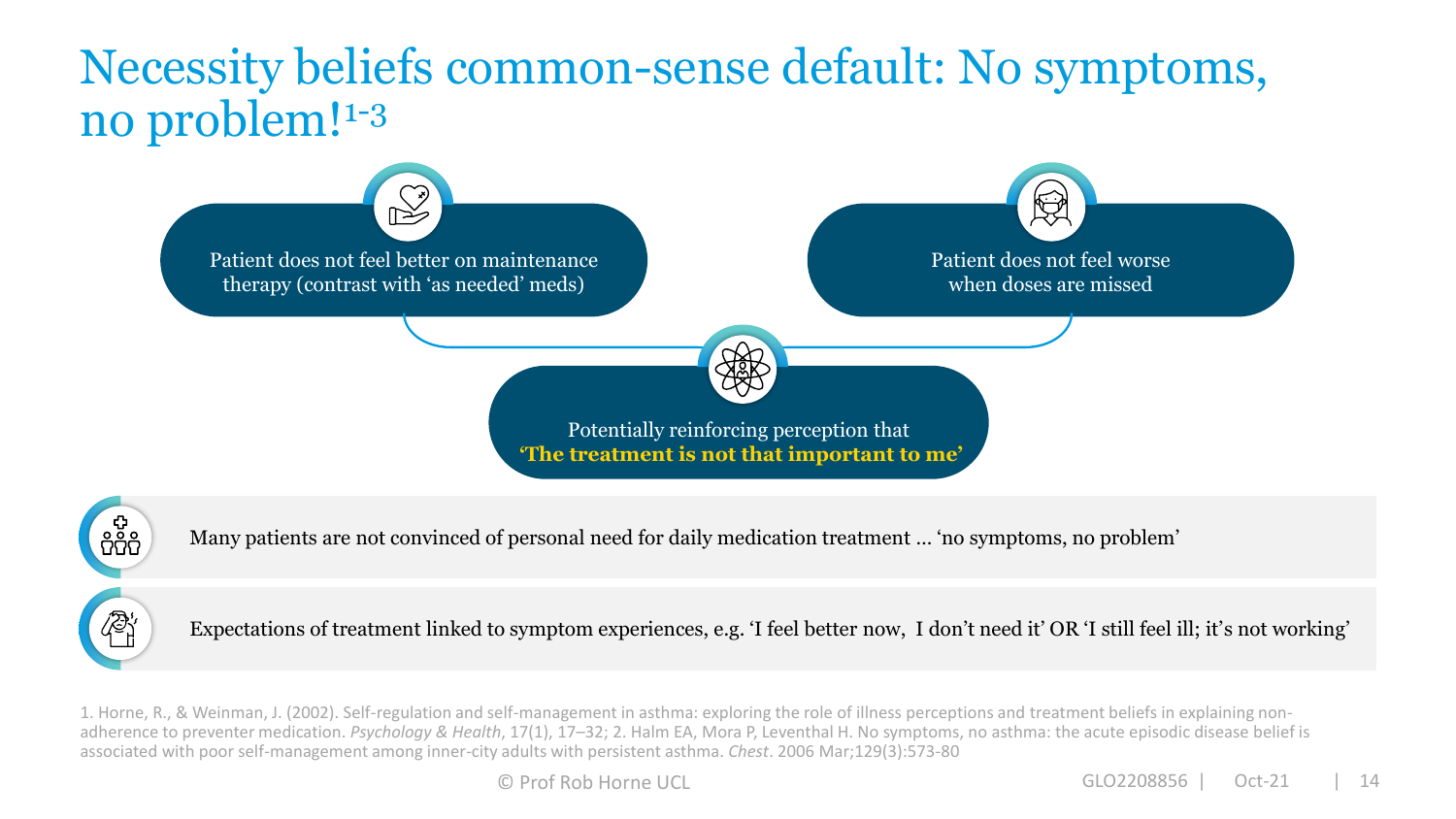### Other common – Sense defaults

Chemical bad, natural good

 $\begin{pmatrix} 1 \\ -1 \end{pmatrix}$ 

**CARD** 

ふ。

E<br>P

Medicines accumulate in the body over time

More powerful medicines are more harmful

Suspicion of the pharmaceutical industry

If I express a doubt or concern about the treatment the doctor will interpret it as a doubt in them

Horne Invited paper<https://acmedsci.ac.uk/policy/policy-projects/how-can-we-all-best-use-evidence> [Accessed October 2021]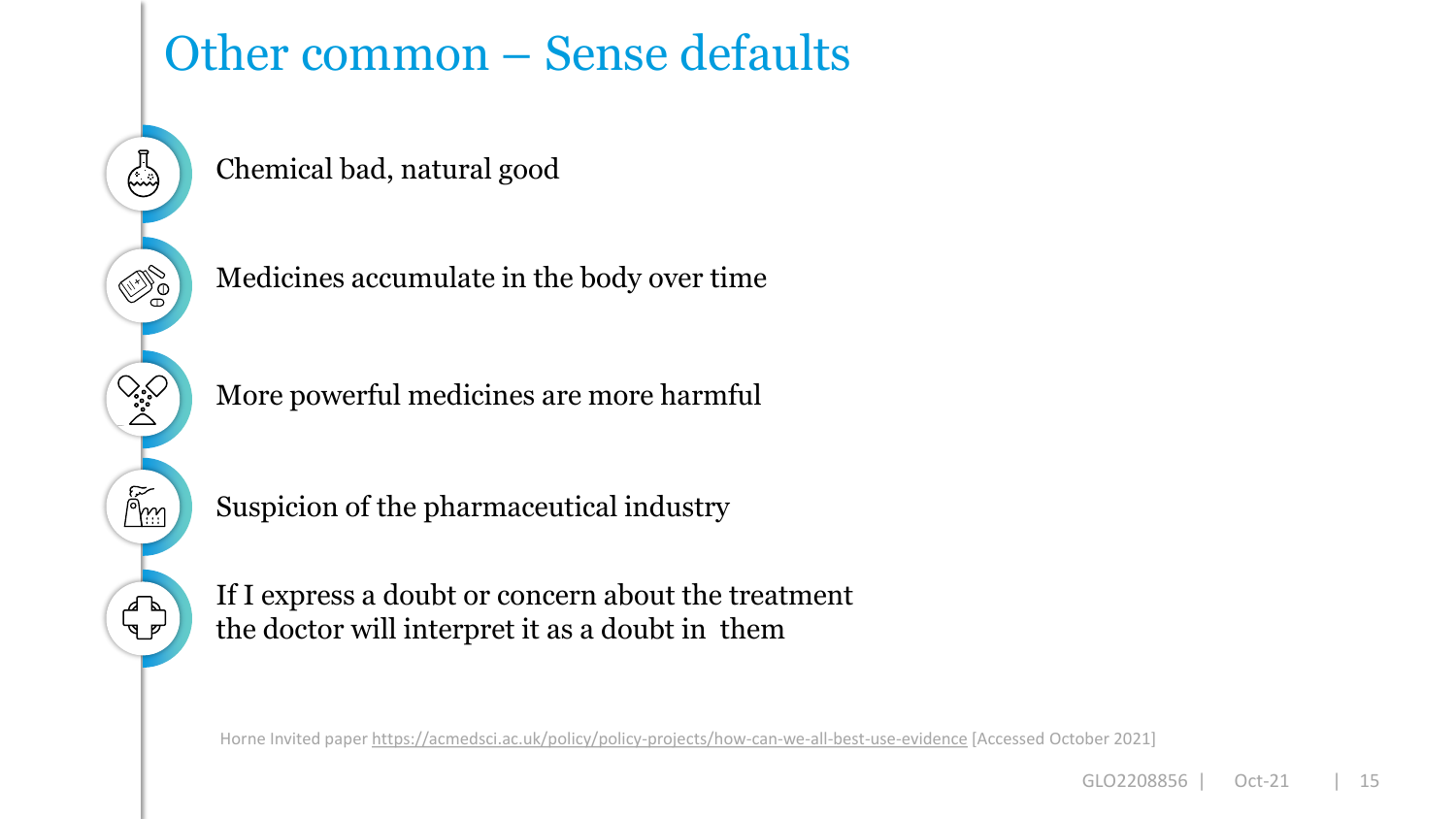## Non-adherence – A variable behavior not a trait

#### **ADHERENCE RATES VARY…**



Most of us are non-adherent some of the time

Non-adherence may be the NORM not the exception and is best understood in terms of the individual interaction with a particular illness and treatment!

Horne R, Weinman J, Barber N, Elliott RA, Morgan M. Concordance, Adherence and Compliance in Medicine Taking: A conceptual map and research priorities (2005). *National Coordinating Centre for NHS Service Delivery and Organisation R&D, London*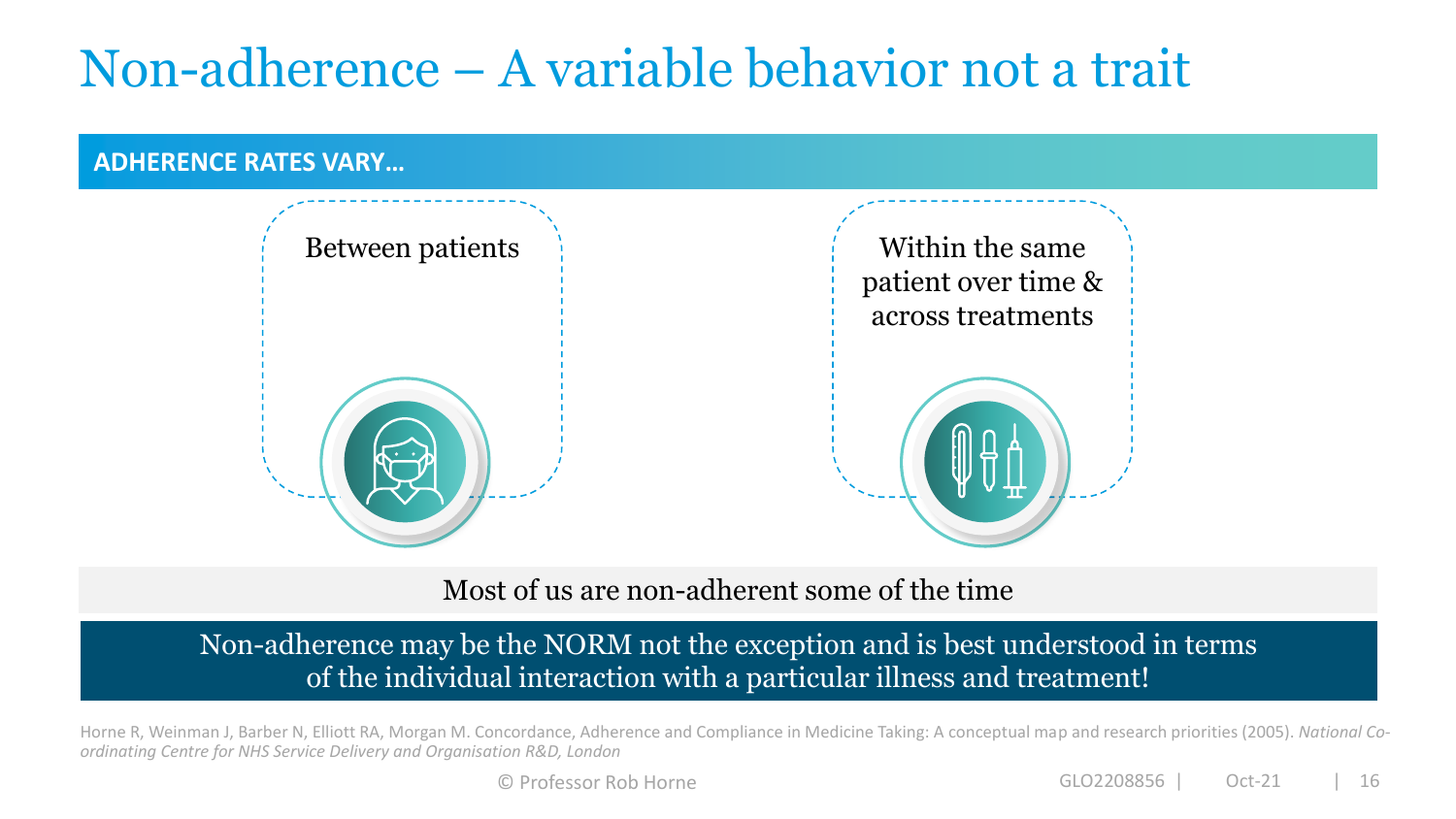

### 3-step Perceptions And Practicalities Approach (PAPA)<sup>1</sup>

**A 'NO-BLAME' APPROACH TO FACILITATE AN HONEST AND OPEN DISCUSSION TO ADDRESS**



### **Perceptions**

Communicate a 'common-sense rationale' for why the treatment is needed – Taking account of the patients perceptions of the illness and symptom expectations. e.g. 'Why should I take this stuff when I feel well and/or my illness is controlled'

Elicit and address CONCERNS about potential adverse consequences of the treatment – including support with side-effect management

### **Practicalities**

Tailor a convenient regimen and address practical barriers – Make it as easy as possible

1. Horne, R., Cooper, V., Wileman, V., & Chan, A. (2019). Supporting adherence to medicines for long-term conditions: A perceptions and practicalities approach based on an extended common-sense model. *European Psychologist*, 24(1), 82–96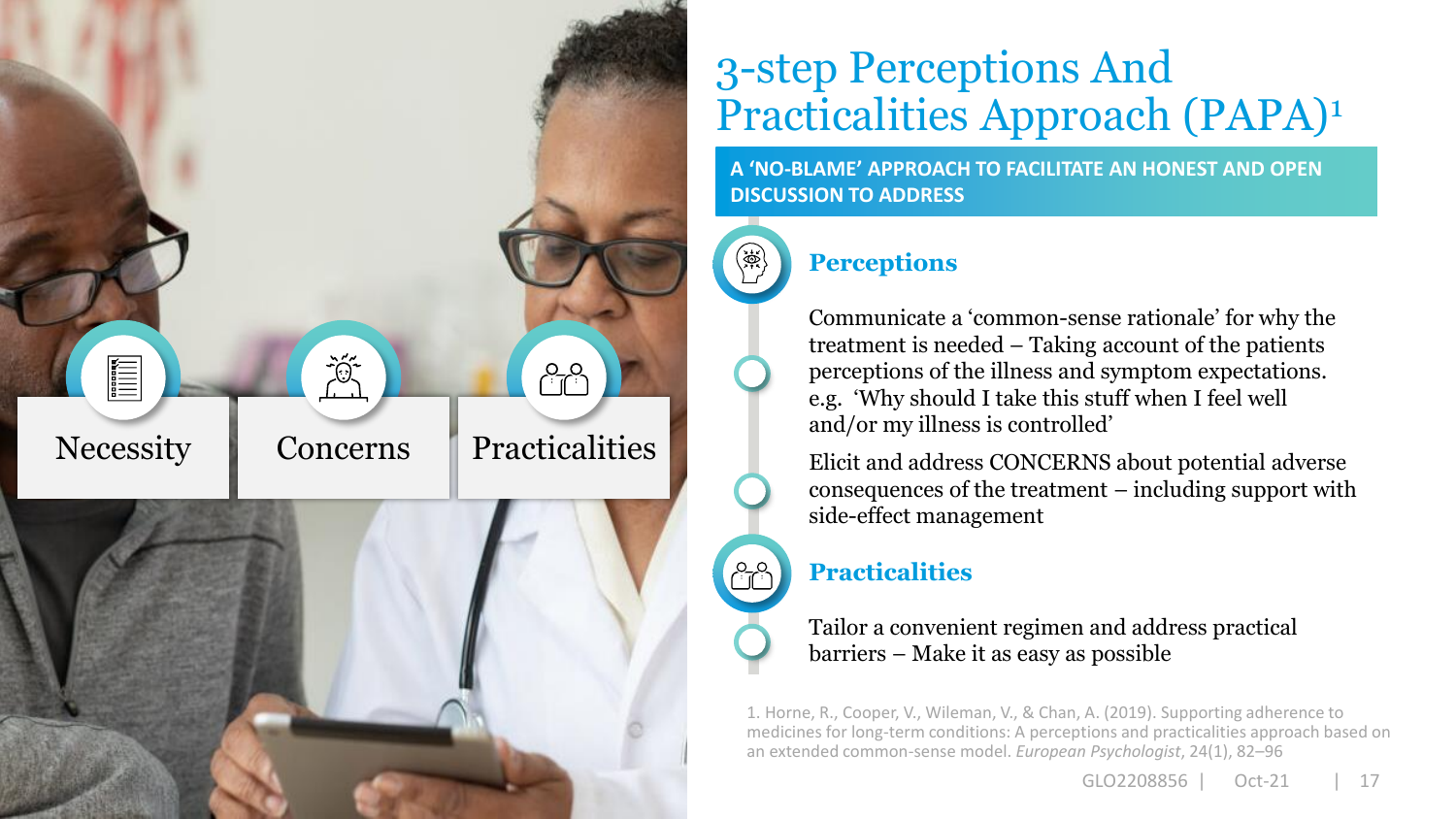# Changing necessity beliefs and concerns



1. Petrie KJ, Perry K, Broadbent E, Weinman J. A text message programme designed to modify patients' illness and treatment beliefs improves self‐reported adherence to asthma preventer medication. *British journal of health psychology* 2012; 17(1): 74-84; 2. Chapman S, Sibelli A, St-Clair Jones A, Forbes A, Chater A, Horne R. Personalised adherence support for maintenance treatment of inflammatory bowel disease: A tailored digital intervention to change adherence-related beliefs and barriers. *Journal of Crohn's and Colitis.* 2020;14(10):1394-404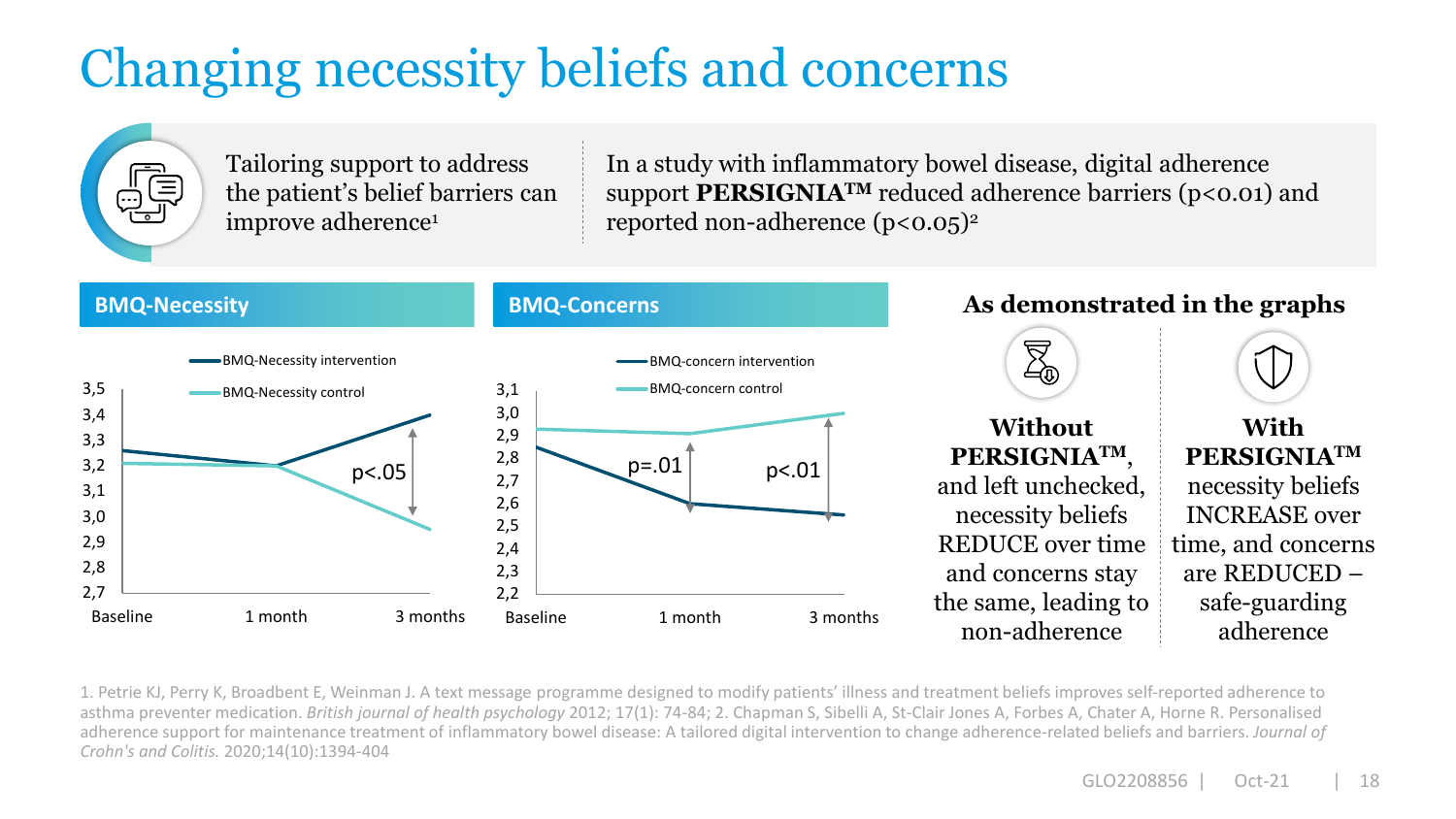### Intervention components: Practicalities

| <b>Forgetting</b>                     | Pillbox organizer                                                          |
|---------------------------------------|----------------------------------------------------------------------------|
|                                       | <b>Text reminders</b>                                                      |
|                                       | Provide feedback on adherence                                              |
| Environmental/<br>contextual barriers | Identify environmental/contextual barriers                                 |
|                                       | Develop and review action plans (when, where and how to<br>take treatment) |
|                                       | Link behavior with prompts and cues                                        |
| <b>Lack of social support</b>         | Identify potential sources of support                                      |
|                                       | Encourage use of support                                                   |

1. Horne R. Compliance adherence & concordance In: Taylor K & Harding G, editors. Pharmacy Practice 2nd ed: Routledge; 2015; 2. NICE. Clinical guideline 76: Medicine adherence: involving patients in decisions about prescribed medicines and supporting adherence. *London: National Institute for Health and Clinical Excellence*; 2009. [Accessed October 2021]; 3. Horne R, *et al*. Supporting Adherence to Medicines for Long-Term Conditions: A Perceptions and Practicalities Approach Based on an Extended Common-Sense Model. *European Psychologist* 2019 24: 82-96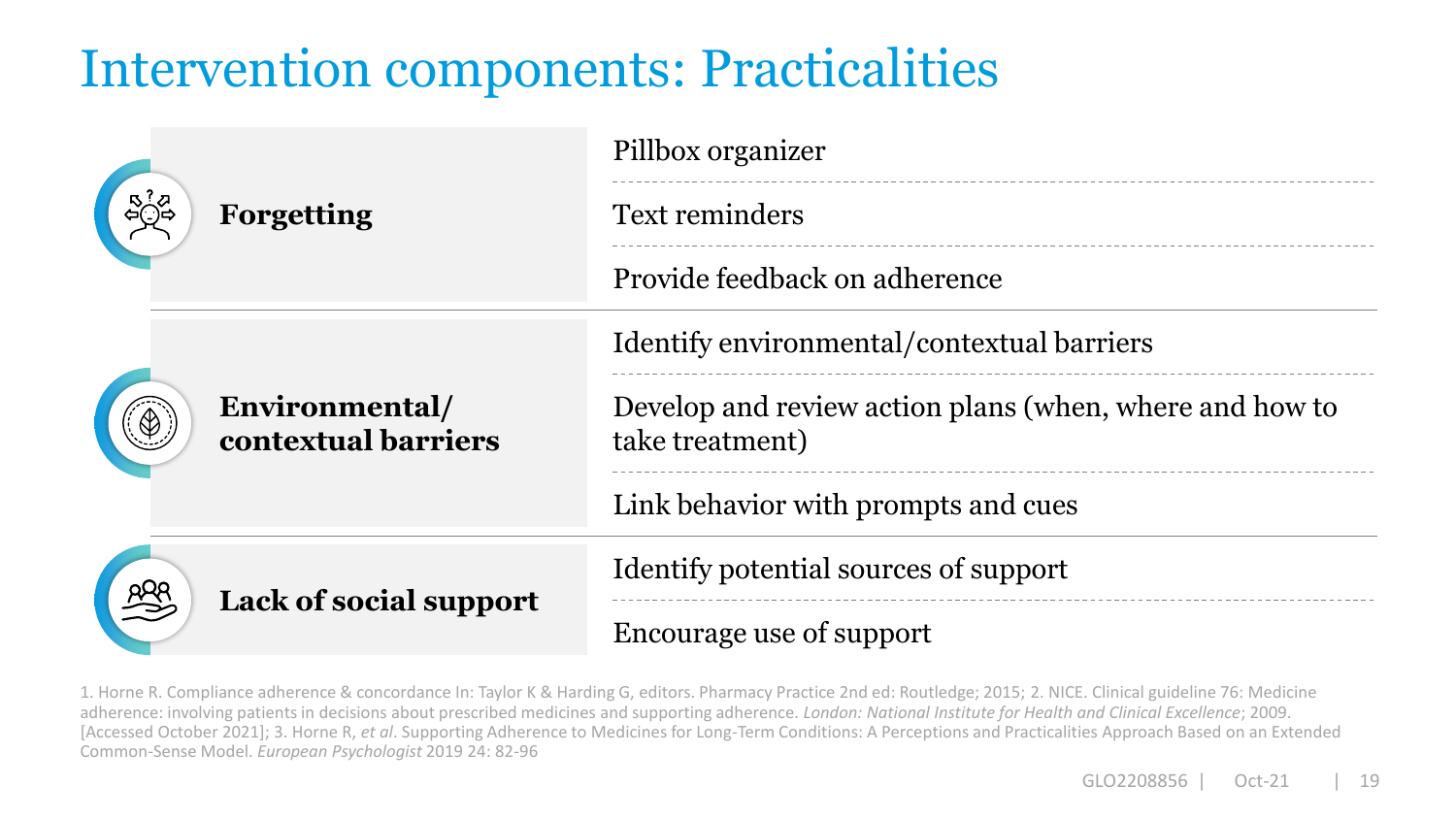### PaPA-based interventions<sup>1</sup> can improve adherence and be cost effective<sup>2-4</sup>

**Increasing programme efficacy & value**



#### **Tailored PaPA**

Support tailored to address individual perceptions and practicalities

### **Perceptions**

Take account of key beliefs influencing **Motivation**

#### **Practicalities**

Simplify regimen packaging Monitoring Text reminders **Ability**

1.Horne R, Cooper V, Wileman V, Chan A. Supporting Adherence to Medicines for Long-Term Conditions, *European Psychologist* 2019; 24(1): 82-96; 2.Clifford S, Barber N, Elliott R, Hartley E, Horne R.. *Pharm World Sci.* 2006;28(3):165-70; 3.Elliott RA, Barber N, Clifford S, Horne R, Hartley E.. *Pharm World Sci.* 2008;30(1):17-23; 4.Odeh M, Scullin C, Fleming G, Scott MG, Horne R, McElnay JC.. *Br J Clin Pharmacol*. 2019;85(3):616-25

© Professor Rob Horne